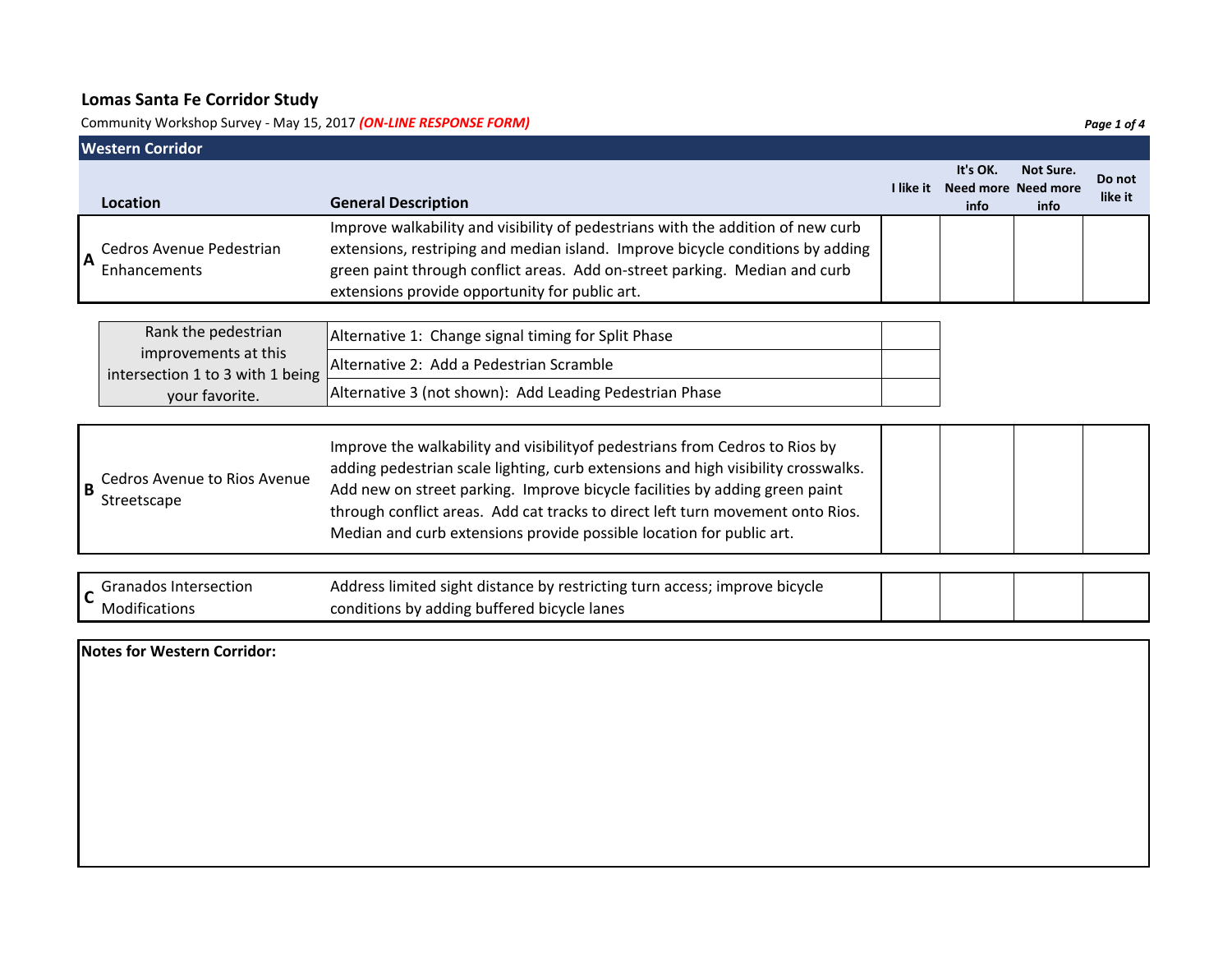Community Workshop Survey ‐ May 15, 2017 *(ON‐LINE RESPONSE FORM) Page 2 of 4*

| <b>Central Corridor</b>    |                                                                                                                                                                                                                                                                                                                                                                                                                                      |  |                                                   |                          |                   |  |  |
|----------------------------|--------------------------------------------------------------------------------------------------------------------------------------------------------------------------------------------------------------------------------------------------------------------------------------------------------------------------------------------------------------------------------------------------------------------------------------|--|---------------------------------------------------|--------------------------|-------------------|--|--|
| Location                   | <b>General Description</b>                                                                                                                                                                                                                                                                                                                                                                                                           |  | It's OK.<br>I like it Need more Need more<br>info | <b>Not Sure.</b><br>info | Do not<br>like it |  |  |
| D Granados to Nardo        | Change phasing at Nardo Avenue (split phasing) to reduce pedestrian/auto<br>conflicts. Add high visibility crosswalks and new ADA curb ramps to improve<br>visibility of pedestrians and accessibility. Restripe Lomas Santa Fe to include<br>buffered bicycle lane, modified on-street parking and landscaped median<br>islands.                                                                                                    |  |                                                   |                          |                   |  |  |
|                            |                                                                                                                                                                                                                                                                                                                                                                                                                                      |  |                                                   |                          |                   |  |  |
| <b>E</b> Nardo to Hilman   | Restrip Lomas Santa Fe by narrowing lanes and center median and integrate<br>aeshetic and mobility improvements, including a raised, landscaped median<br>islands. Add on-street parking on north side of Lomas Santa Fe west of Hilman<br>Avenue. Add buffered bicycle lanes and green paint near bicycle/vehicle conflict<br>points. Add new ADA compliant curb ramps                                                              |  |                                                   |                          |                   |  |  |
| <b>F</b> Hilman to Stevens | Improve accessibilty and visibility of pedestrians and bicycles by adding a new<br>crosswalk on the east side of Stevens Avenue with new ADA curb ramps. Add<br>buffered bicycle lanes and extend the buffered bicycle lanes through Glencrest<br>to give bicycles a head start on Lomas Santa Fe. Add green paint through<br>auto/bicycle conflict areas.<br>Add new pocket park near middle school with walking paths and seating. |  |                                                   |                          |                   |  |  |

**Notes for Central Corridor:**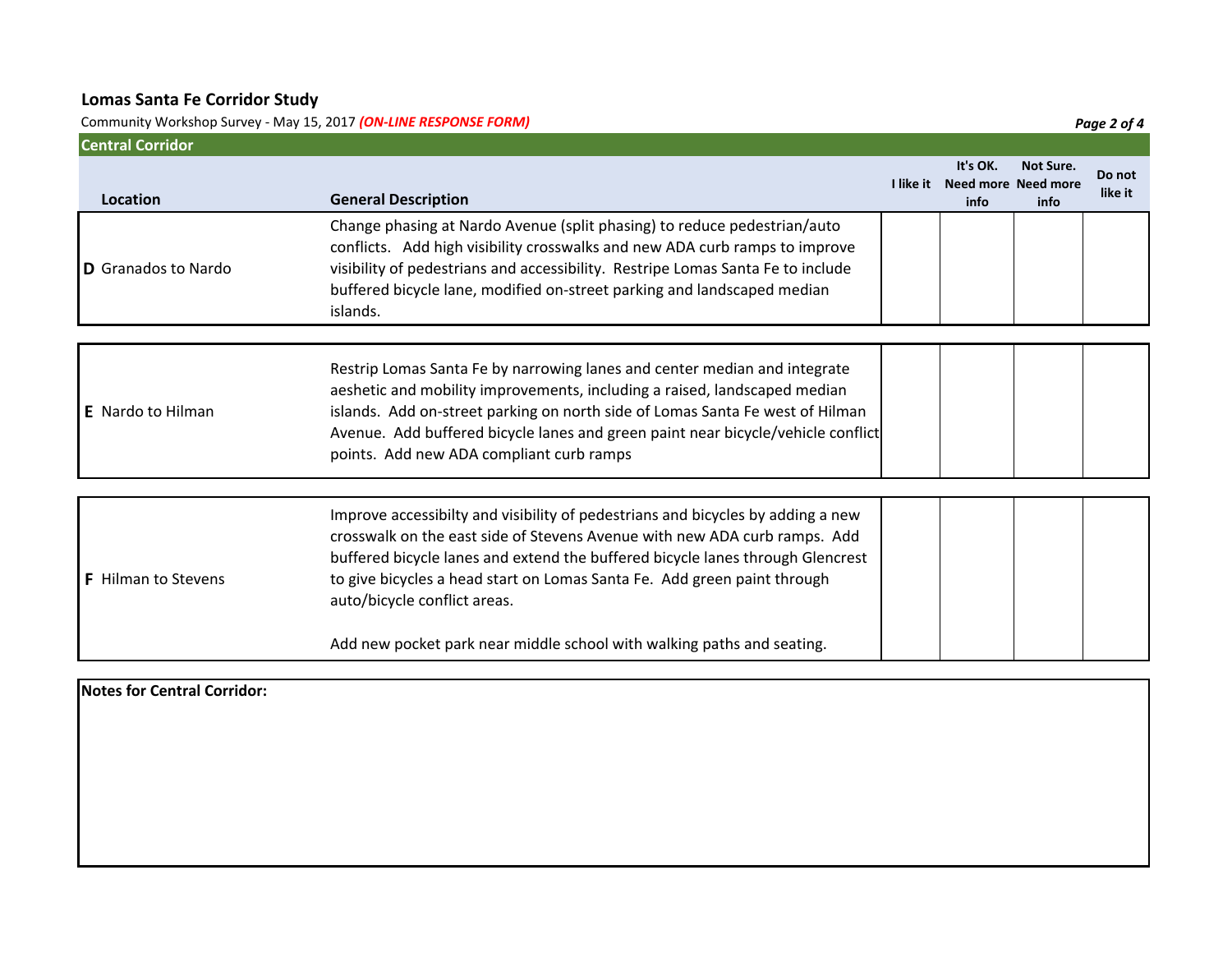Community Workshop Survey - May 15, 2017 *(ON-LINE RESPONSE FORM)* 

| <b>Freeway Commercial Corridor</b> |                                                                                                                                                                                                                                                                                                                                                    |           |                                         |                   |                   |  |  |
|------------------------------------|----------------------------------------------------------------------------------------------------------------------------------------------------------------------------------------------------------------------------------------------------------------------------------------------------------------------------------------------------|-----------|-----------------------------------------|-------------------|-------------------|--|--|
| Location                           | <b>General Description</b>                                                                                                                                                                                                                                                                                                                         | I like it | It's OK.<br>Need more Need more<br>info | Not Sure.<br>info | Do not<br>like it |  |  |
| <b>G</b> Solana Hills Intersection | Modify the traffic signal timing to shorten wait time for pedestrians crossing<br>Solana Hills. Improve the visibility of pedestrians and bicyclists by adding green<br>paint through auto/bicycle conflict areas and high visibility crosswalks.                                                                                                  |           |                                         |                   |                   |  |  |
| H I-5 Southbound Ramps             | Improve visibility of bicycles across the Caltrans ramps by adding green paint<br>through auto/bicycle conflict areas and by extending the existing raised median<br>on the westbound approach next to the bicycle lane to keep right turning<br>vehicles from entering bicycle lane. Add high visibility crosswalks across the<br>Caltrans ramps. |           |                                         |                   |                   |  |  |
| L Lomas Santa Fe Plaza             | Improve the visibility of pedestrians and bicycles by adding high visibility                                                                                                                                                                                                                                                                       |           |                                         |                   |                   |  |  |
|                                    | crosswalks and by adding green paint in auto/bicycle conflict areas.                                                                                                                                                                                                                                                                               |           |                                         |                   |                   |  |  |

**Notes for Freeway Commercial Corridor:**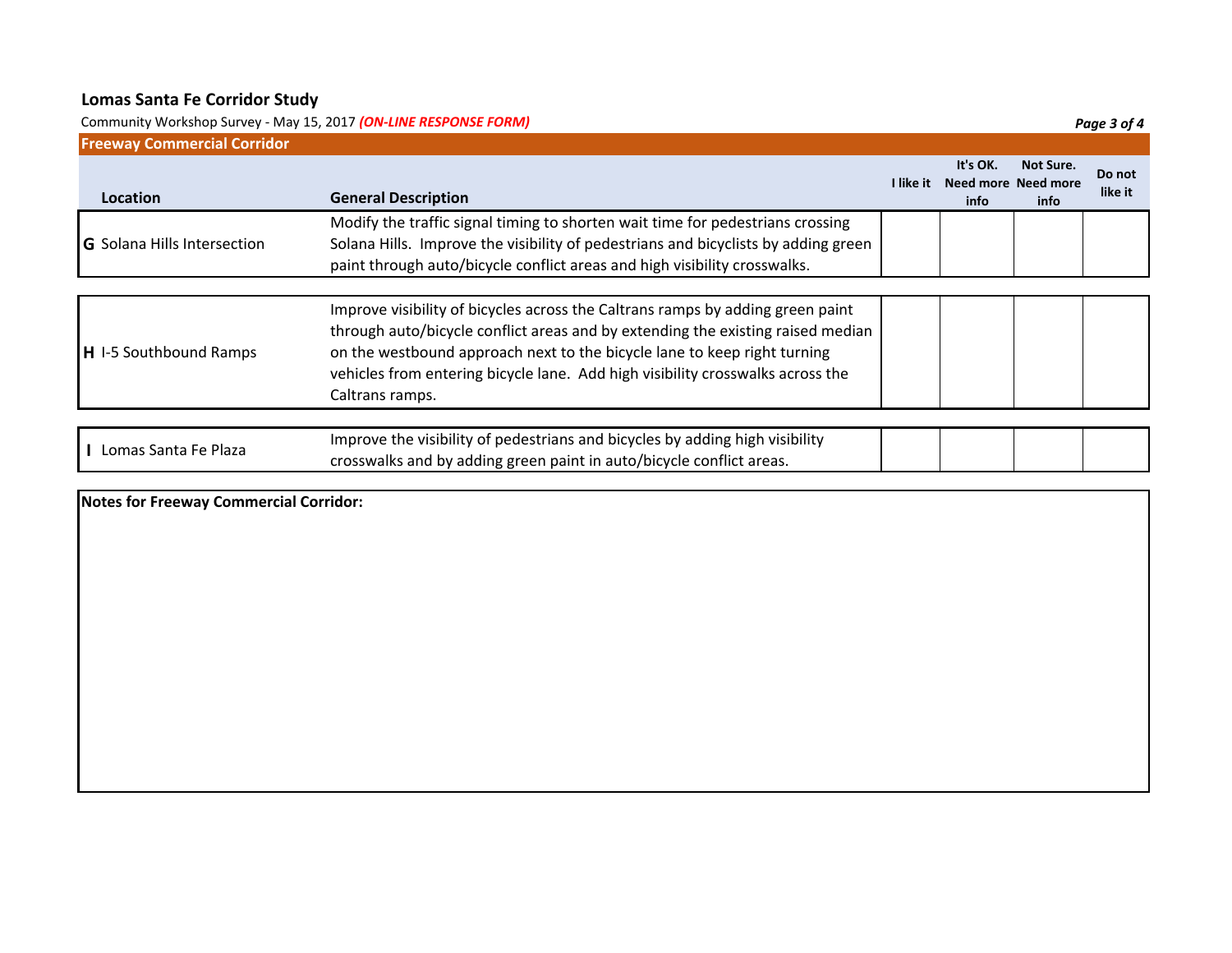**Eastern Corridor**

Community Workshop Survey ‐ May 15, 2017 *(ON‐LINE RESPONSE FORM) Page 4 of 4*

| Edstefil Colliuol                                                                      |                                                                                                                                                                                                                                                                                                                                                          |           |                                         |                   |                   |  |
|----------------------------------------------------------------------------------------|----------------------------------------------------------------------------------------------------------------------------------------------------------------------------------------------------------------------------------------------------------------------------------------------------------------------------------------------------------|-----------|-----------------------------------------|-------------------|-------------------|--|
| Location                                                                               | <b>General Description</b>                                                                                                                                                                                                                                                                                                                               | I like it | It's OK.<br>Need more Need more<br>info | Not Sure.<br>info | Do not<br>like it |  |
| <b>J</b> Las Banderas Intersection                                                     | Reduce pedestrian/auto conflicts across Lomas Santa Fe by adding split phase<br>OR leading pedestrian walk phase. Improve visibility of pedestrians by striping a<br>high visibility on the north leg to match other crosswalks. Add green paint<br>through auto/bicycle conflict areas.                                                                 |           |                                         |                   |                   |  |
| Class I multiuse path & new<br>sidewalk from Las Banderas to<br><b>Highland Avenue</b> | Construct Class I path on existing asphault walkway on NORTH side of Lomas<br>Santa Fe. Construct new sidewalk on the SOUTH side of Lomas Santa Fe by<br>extending sidewalk into the street and restriping Lomas Santa Fe with narrower<br>lanes. Add a new raised landscaped median.                                                                    |           |                                         |                   |                   |  |
|                                                                                        |                                                                                                                                                                                                                                                                                                                                                          |           |                                         |                   |                   |  |
| Signal at Camino de la Villas                                                          | Explore opportunities to provide a multi-use trail along the SDG&E easement to<br>K Trail Connection and new Traffic connect neighborhoods to the Lomas Santa Fe corridor. Add traffic signal at<br>Camino de las Villas to aid pedestrians in crossing Lomas Santa Fe, including a<br>high visibility crosswalk and green striping in the bicycle lane. |           |                                         |                   |                   |  |

| Rank the streetscape         | $\vert$ <b>L-1:</b> Maintain 4 travel lanes (2 lanes in each direction)                      |  |
|------------------------------|----------------------------------------------------------------------------------------------|--|
| Highland Avenue with 1 being | alternatives for Las Banderas to $L-2$ : Provide 3 travel lanes (2 EB & 1 WB OR 1 EB & 2 WB) |  |
| your favorite.               | <b>L-3:</b> Reduce to 2 travel lanes (1 lane in each direction)                              |  |

**Notes for Eastern Corridor:**